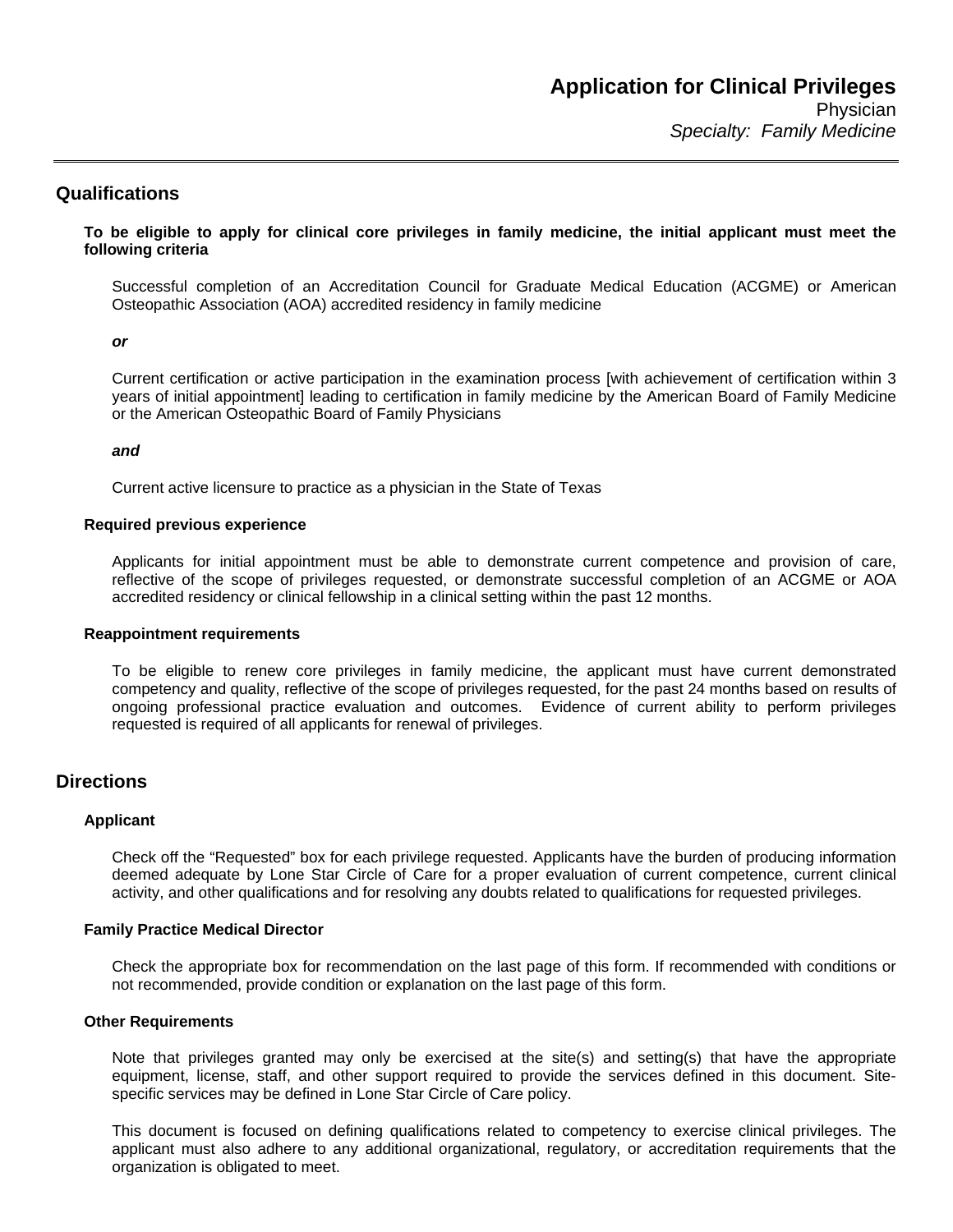# **Applicant**

 $\overline{a}$ 

| <b>Privileges</b> |                     | <b>OFFICE USE ONLY</b> |  |  |
|-------------------|---------------------|------------------------|--|--|
| П                 | Initial Appointment | Effective from: /      |  |  |
| П.                | Reappointment       | Effective to:          |  |  |
| $ -$              |                     |                        |  |  |

## **Sites**

The applicant may perform granted privileges at any of the Community Health Center clinics, incorporated as Lone Star Circle of Care, with the provision that privileges only be exercised when appropriate equipment, license, staff, and other support are available.

# **Core Privileges**

## **Family Medicine Core Privileges**

## **Requested**

Evaluate, diagnose, treat, and provide consultation to adolescent and adult patients with illnesses, diseases, and functional disorders of the circulatory, respiratory, endocrine, metabolic, musculoskeletal, hematopoietic, gastroenteric, and genitourinary systems. Assess, stabilize, and determine disposition of patients with emergent conditions consistent with policy regarding emergencies. The core privileges in this specialty include the procedures on the procedure list and such other procedures that are extensions of the same techniques and skills.

## **Pediatric Core Privileges**

• **Criteria** 

Must qualify for and be granted privileges in family medicine plus

#### • **Required previous experience**

Demonstrated current competence and evidence of the provision of care, reflective of the scope of privileges requested, to at least 10 pediatric patients in the past 12 months.

#### • **Maintenance of privilege**

Demonstrated current competence and evidence of the provision of care to at least 25 pediatric patients in the past 24 months based on results of ongoing professional practice evaluation and outcomes.

#### **Requested**

Evaluate, diagnose, and treat pediatric patients up to the age of 18 with common illnesses, injuries, or disorders. This includes the care of the normal newborn as well as the uncomplicated premature infant equal to or greater than 36 weeks gestation. Assess, stabilize, and determine disposition of patients with emergent conditions consistent with policy regarding emergencies. The core privileges in this specialty include the procedures on the procedure list and such other procedures that are extensions of the same techniques and skills.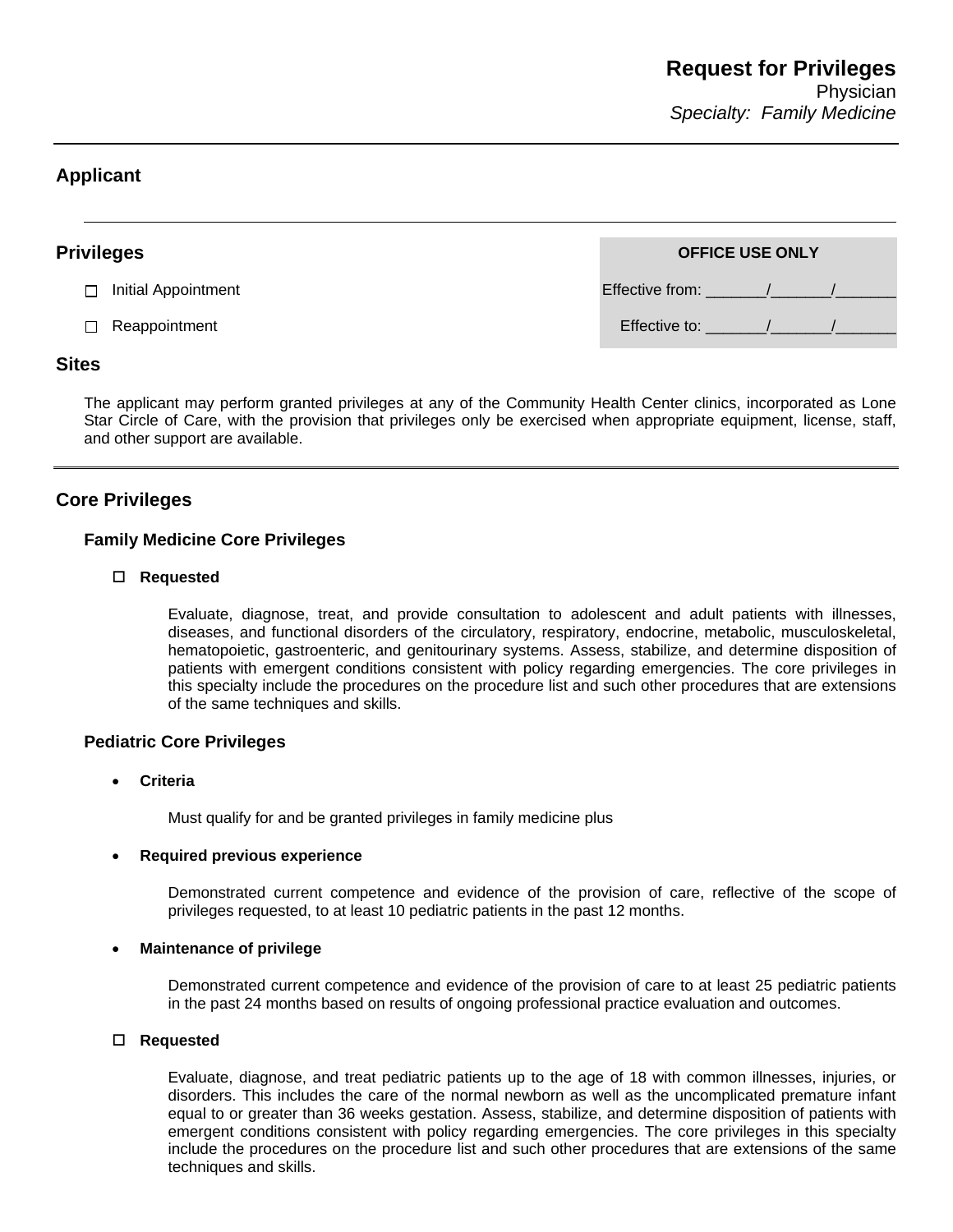## **Gynecology Core Privileges**

## • **Criteria**

Must qualify for and be granted privileges in family medicine plus

#### • **Required previous experience**

Demonstrated current competence and evidence of provision of care, reflective of the scope of privileges requested, to at least 10 gynecologic inpatients in the past 12 months.

#### • **Maintenance of privilege**

Demonstrated current competence and evidence of provision of care to at least 25 gynecologic patients in the past 24 months based on results of ongoing professional practice evaluation and outcomes.

#### **Requested**

Evaluate, diagnose, treat, and provide consultation to post-pubescent female patients with injuries and disorders of the female reproductive system and the genitourinary system. Assess, stabilize, and determine disposition of patients with emergent conditions consistent with policy regarding emergencies. The core privileges in this specialty include the procedures on the procedure list and such other procedures that are extensions of the same techniques and skills.

## **Geriatric Medicine Core Privileges**

### • **Applicable**

When a family medicine physician treats geriatric patients only

#### • **Criteria**

Successful completion of an Accreditation Council for Graduate Medical Education (ACGME) or American Osteopathic Association (AOA) accredited residency in either family or internal medicine

#### *or*

Current subspecialty certification or active participation in the examination process [with achievement of certification within 3 years of initial granting of privileges] leading to subspecialty certification in geriatric medicine by the American Board of Internal Medicine, or the American Board of Family Medicine, or a Certificate of Added Qualifications in Geriatric Medicine by the American Osteopathic Board of Family Physicians.

#### • **Required previous experience**

Applicants for initial appointment must be able to demonstrate provision of care, reflective of the scope of privileges requested, for at least 24 patients as the attending practitioner during the past 12 months or demonstrate successful completion of an ACGME or AOA accredited residency or clinical fellowship in a clinical setting within the past 12 months.

#### • **Maintenance of privilege**

Current demonstrated competence and an adequate volume of experience (50 patients) with acceptable results, reflective of the scope of privileges requested, for the past 24 months based on results of ongoing professional practice evaluation and outcomes. Evidence of current ability to perform privileges requested is required of all applicants for renewal of privileges.

#### **Requested**

Evaluate, diagnose, treat, and provide consultation to older adult patients with illnesses and disorders that are especially prominent in the elderly or have different characteristics in the elderly. Assess, stabilize, and determine disposition of patients with emergent conditions consistent with policy regarding emergencies. The core privileges in this specialty include the procedures on the procedure list and such other procedures that are extensions of the same techniques and skills.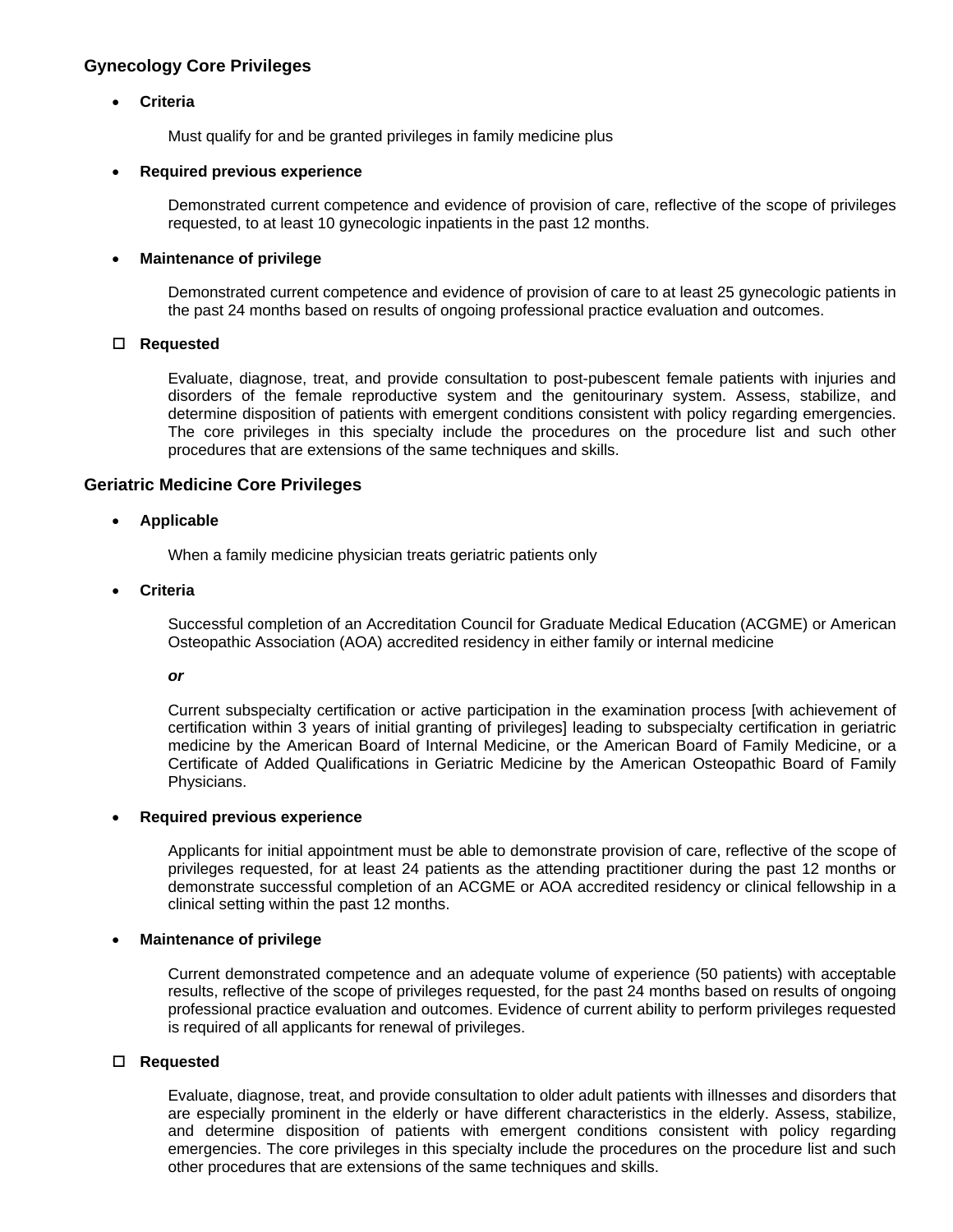# **Core Procedure List**

*This list is a sampling of procedures included in the core. This is not intended to be an all-encompassing list but rather reflective of the categories/types of procedures included in the core. If you wish to exclude any procedures, please strike through those procedures that you do not wish to request, initial, and date.*

## **General**

- 1. Arthrocentesis and joint injection
- 2. Burns, superficial and partial thickness
- 3. Chronic ventilator management
- 4. I & D abscess
- 5. Local anesthetic techniques
- 6. Manage uncomplicated minor closed fractures and uncomplicated dislocations
- 7. Perform history and physical exam
- 8. Perform simple skin biopsy or excision
- 9. Peripheral nerve blocks
- 10. Placement of anterior and posterior nasal hemostatic packing
- 11. Remove non-penetrating foreign body from the eye, nose, or ear
- 12. Suture uncomplicated lacerations
- 13. Blood Glucose Point of Care Testing
- 14. Hemoglobin A1c Point of Care Testing
- 15. Influenza Point of Care Testing
- 16. Mononucleosis Point of Care Testing
- 17. Pregnancy Point of Care Testing
- 18. RSV Point of Care Testing
- 19. Strep A Point of Care Testing
- 20. Urinalysis Point of Care Testing
- 21. Fecal Occult Blood Point of Care Testing
- 22. Pertussis Point of Care Testing

## **Pediatrics**

- 1. I & D abscess
- 2. Manage uncomplicated minor closed fractures and uncomplicated dislocations
- 3. Perform history and physical exam
- 4. Perform simple skin biopsy or excision
- 5. Remove non-penetrating corneal foreign body
- 6. Suture uncomplicated lacerations
- 7. Blood Glucose Point of Care Testing
- 8. Hemoglobin A1c Point of Care Testing
- 9. Influenza Point of Care Testing
- 10. Mononucleosis Point of Care Testing
- 11. Pregnancy Point of Care Testing
- 12. RSV Point of Care Testing
- 13. Strep A Point of Care Testing
- 14. Urinalysis Point of Care Testing
- 15. Fecal Occult Blood Point of Care Testing
- 16. Pertussis Point of Care Testing

## **Gynecology**

- 1. Biopsy of cervix, endometrium
- 2. Colposcopy
- 3. Cryosurgery/cautery for benign disease
- 4. Diagnostic cervical dilation and uterine curettage
- 5. Excision/biopsy of vulvar lesions
- 6. Incision and drainage of Bartholin duct cyst or marsupialization
- 7. Insertion of intrauterine devices
- 8. Perform history and physical exam
- 9. Removal of foreign body from vagina
- 10. Suturing of uncomplicated lacerations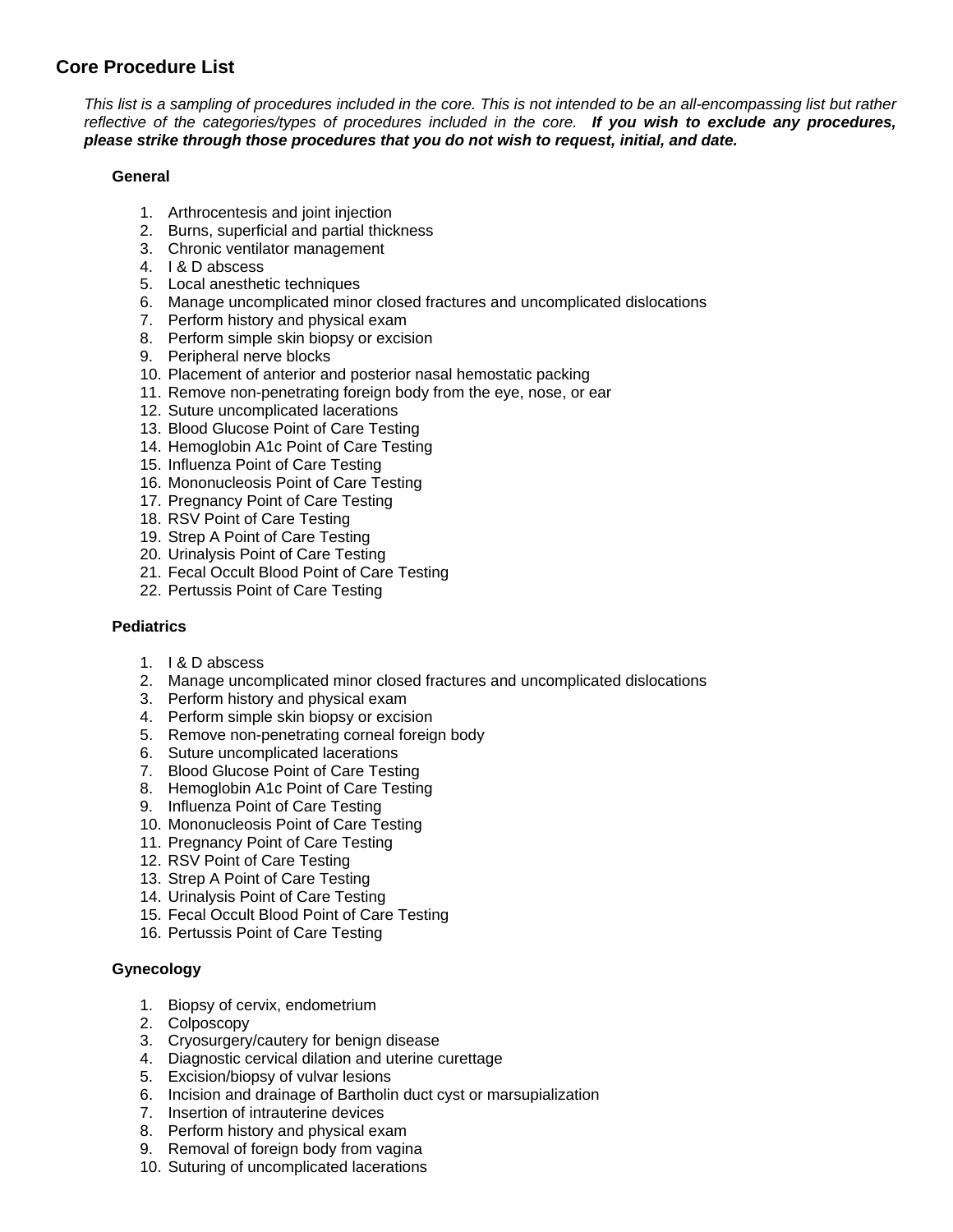- 11. Uterine curettage following incomplete abortion
- 12. Blood Glucose Point of Care Testing
- 13. Hemoglobin A1c Point of Care Testing
- 14. Influenza Point of Care Testing
- 15. Mononucleosis Point of Care Testing
- 16. Pregnancy Point of Care Testing
- 17. RSV Point of Care Testing
- 18. Strep A Point of Care Testing
- 19. Urinalysis Point of Care Testing
- 20. Fecal Occult Blood Point of Care Testing
- 21. Pertussis Point of Care Testing

## **Geriatric Medicine**

- 1. Apply the general principles of geriatric rehabilitation, including those applicable to patients with orthopedic, rheumatologic, cardiac, and neurologic impairments
- 2. Assess patient to includes medical, affective, cognitive, functional status, social support, economic, and environmental aspects related to health
- 3. Manage areas of special concern such as falls and incontinence
- 4. Manage aspects of preventive medicine, including nutrition, oral health, exercise, screening, immunization, and chemoprophylaxis against disease
- 5. Manage the appropriate interdisciplinary coordination of the actions of multiple health professionals, including physicians, nurses, social workers, dieticians, and rehabilitation experts, in the assessment and implementation of treatment
- 6. Perform history and physical exam
- 7. Recognize and evaluate cognitive impairment
- 8. Treat and prevent iatrogenic disorders
- 9. Blood Glucose Point of Care Testing
- 10. Hemoglobin A1c Point of Care Testing
- 11. Influenza Point of Care Testing
- 12. Mononucleosis Point of Care Testing
- 13. Pregnancy Point of Care Testing
- 14. RSV Point of Care Testing
- 15. Strep A Point of Care Testing
- 16. Urinalysis Point of Care Testing
- 17. Fecal Occult Blood Point of Care Testing
- 18. Pertussis Point of Care Testing